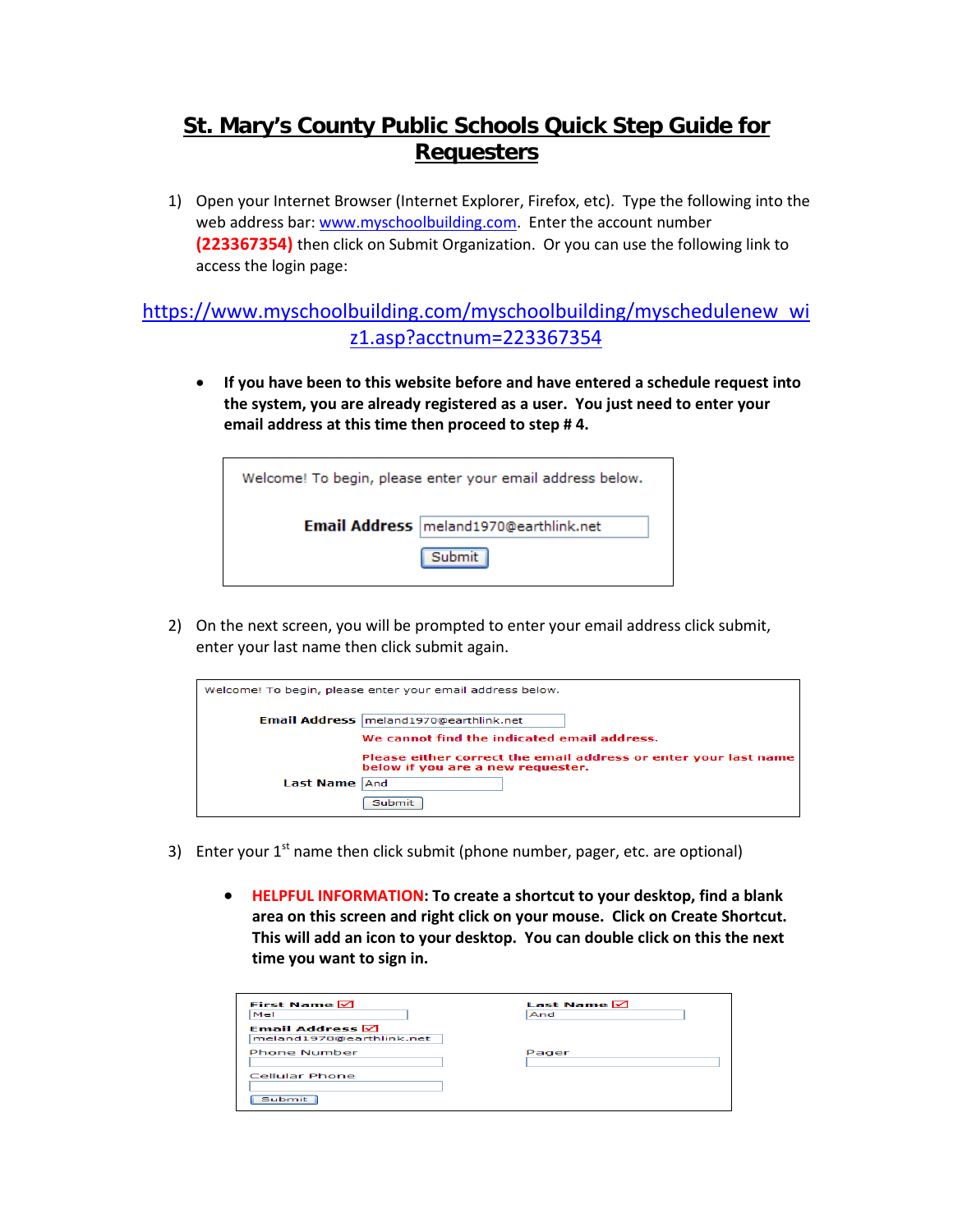4) Click on Schedule Request Tab if you do not see the screen below. Select your schedule type



- 5) Fill out all boxes with a  $\blacksquare$  mark beside it. These are required fields. The system will not save your request if they are not filled out. The Event Description is the title of your event. Click on the drop down arrows to see your selection choices Location, rooms, etc. Choose your event dates by clicking on the date in the calendar boxes. You can click on the black arrows in the calendar boxes to change months. Also use the Check Availability button to verify you are not double booking a room.
	- **The "Duration" and "Spans Over" (shown below the Setup/Breakdown time) typically will not need to be changed. Most events typically span over 1 day. The duration automatically calculates according to the start and end time that you enter.**
	- **Also make sure that you are choosing the correct time of day such as "AM" or "PM".**

| $\nabla$ Event Title                 | Boy Scouts                                                         |                                                                                           |
|--------------------------------------|--------------------------------------------------------------------|-------------------------------------------------------------------------------------------|
| Area                                 | -- Select Area -- V                                                | <b>View Bookings</b>                                                                      |
| <b>√</b> Location                    | Franklin HS<br>٧                                                   |                                                                                           |
| $\nabla$ Rooms                       | -- Select Room --                                                  | View Room Details                                                                         |
|                                      | <b>Field House</b>                                                 |                                                                                           |
|                                      |                                                                    |                                                                                           |
|                                      | (Use the CTRL key to select                                        |                                                                                           |
|                                      | multiple rooms.)                                                   |                                                                                           |
| $\sqrt{}$ Event Date(s) $11/16/2004$ |                                                                    | November 2004<br>December 2004                                                            |
|                                      | 11/24/2004                                                         | M T W T<br>T.<br>W T<br>s<br>s<br>s<br>F<br>s                                             |
|                                      |                                                                    | $\overline{2}$<br>$\overline{3}$<br>6<br>$\sqrt{4}$<br>5<br>$\overline{2}$<br>3<br>4<br>1 |
|                                      |                                                                    | 9 10 11 12 13<br>8<br>8<br>9 10 11<br>6<br>-7<br>7                                        |
|                                      |                                                                    | 15 16 17 18 19 20<br>12 13 14 15 16 17 18<br>14                                           |
|                                      |                                                                    | 21 22 23 24 25 26 27<br>19 20 21 22 23 24 25                                              |
|                                      |                                                                    | 28 29 30<br>26 27 28 29 30 31                                                             |
|                                      | Note: The maximum event dates                                      |                                                                                           |
|                                      | for each normal schedule is 20.<br>Recurring schedules do not have |                                                                                           |
|                                      | this limitation.                                                   |                                                                                           |
|                                      | <b>Check Availability</b>                                          |                                                                                           |
| <b>⊽</b> Start Time                  | 00<br>$\overline{a}$<br>PM                                         | End Time <sup>5</sup><br>$00$ $\vee$<br>PM<br>v                                           |
| <b>Setup Begin Time</b>              | $00 \times$<br>$PM$ $\vee$<br>$\overline{a}$<br>v                  | <b>Breakdown End Time 5</b><br>$\vee$ 100 $\vee$<br>$PM$ $\vee$                           |
| $\Box$ Duration 1                    | hours 00 M minutes. Spans over 1                                   | days.                                                                                     |
|                                      | <b>Check Availability</b>                                          |                                                                                           |
| Fentative Booking?                   | <b>Through Date</b>                                                | ٦.                                                                                        |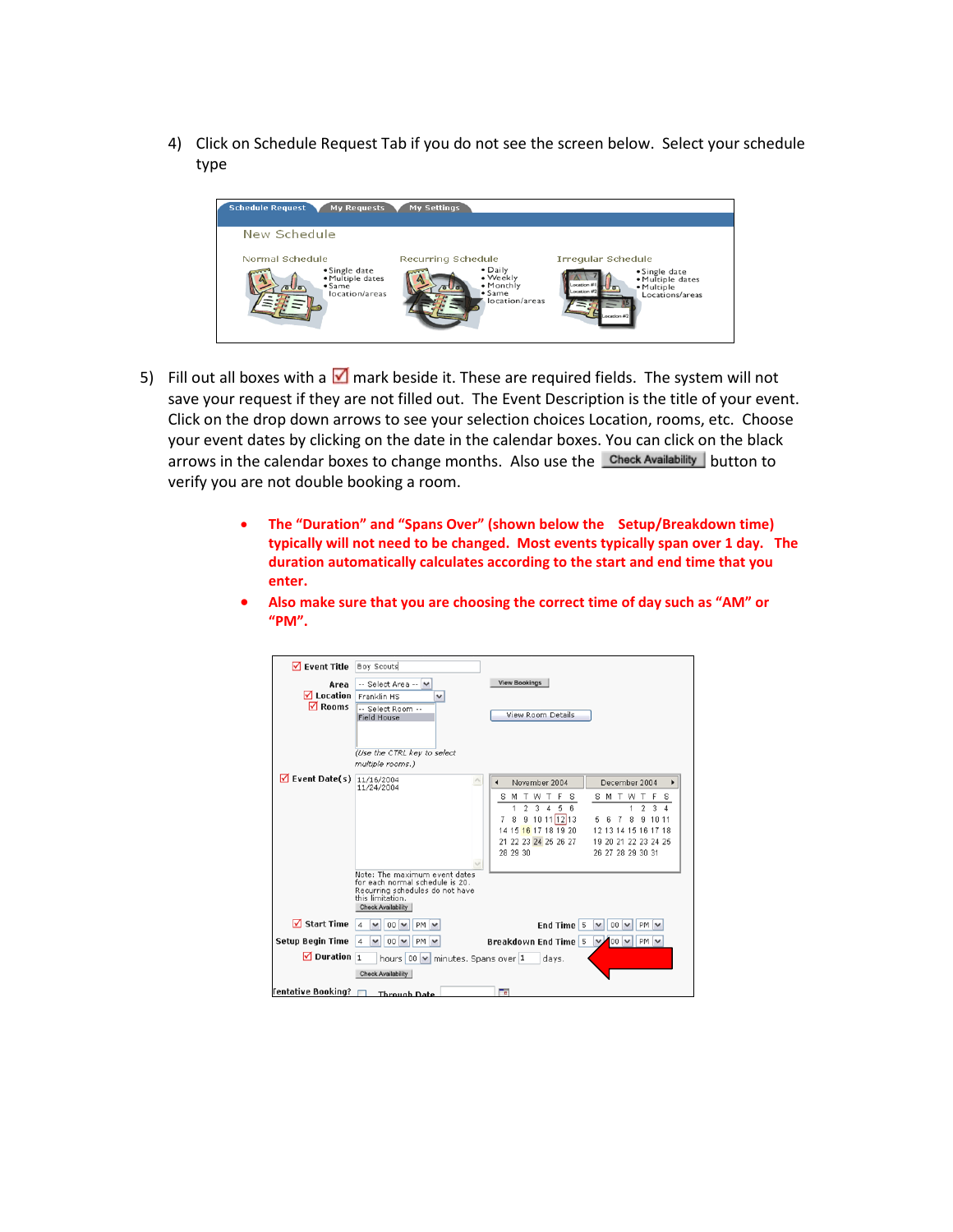Follow the same process to fill out the remaining sections on the request form. At the bottom of the page, you will be prompted to enter the submittal password of: **password** then click Save.

| $\sqrt{ }$ Password |            |  |
|---------------------|------------|--|
|                     | Save Reset |  |
|                     |            |  |

6) You can review any requests that you have entered into the system. Click on the My Requests Tab then My Schedule Requests. You will be able to see when your request has been approved, declined, etc. You are also able to print out a listing of your requests by clicking on the print icon.

| it Request                                                                                      | <b>IT Request</b>                                                                                                                                                                                                                                                                                                                                                                                                                                               |                                                                                                                   |                       |                                | Schedule Request Inventory Request |           | <b>Trip Request</b>                                                                                      | <b>My Requests</b> | <b>EXASSIGNMENT</b>                                                         |
|-------------------------------------------------------------------------------------------------|-----------------------------------------------------------------------------------------------------------------------------------------------------------------------------------------------------------------------------------------------------------------------------------------------------------------------------------------------------------------------------------------------------------------------------------------------------------------|-------------------------------------------------------------------------------------------------------------------|-----------------------|--------------------------------|------------------------------------|-----------|----------------------------------------------------------------------------------------------------------|--------------------|-----------------------------------------------------------------------------|
| int Requests   My IT Requests   My Schedule Requests   My Inventory Requests   My Trip Requests |                                                                                                                                                                                                                                                                                                                                                                                                                                                                 |                                                                                                                   |                       |                                |                                    |           |                                                                                                          |                    |                                                                             |
| My Schedule Requests                                                                            |                                                                                                                                                                                                                                                                                                                                                                                                                                                                 |                                                                                                                   |                       |                                |                                    |           |                                                                                                          |                    |                                                                             |
|                                                                                                 | <b>List My Requests</b>                                                                                                                                                                                                                                                                                                                                                                                                                                         |                                                                                                                   | <b>Month Calendar</b> |                                | <b>Dav Calendar</b>                |           | <b>Week Calendar</b>                                                                                     |                    |                                                                             |
|                                                                                                 | Click $\blacksquare$ to sort the schedules table by that column.<br>o<br>Click R to view details of the associated schedule.<br>Click on schedule title to cancel/change the schedule.<br><b>List of Requested Schedules</b><br>Search for "<br>Show All<br>Search this results for:<br>Add New Schedule<br>$1 - 15$ of total $15$ listed<br>Previous 20 Next 20 ▶<br>Sort Schedules by Organization<br>A B C D E F G H I J K L M N O P O R S T U V W X Y Z All |                                                                                                                   |                       |                                |                                    |           |                                                                                                          |                    |                                                                             |
| FSSchedule ID 口<br>Title $\blacksquare$<br>No of Events $\blacksquare$                          |                                                                                                                                                                                                                                                                                                                                                                                                                                                                 | Status $\blacksquare$<br>Schedule State $\blacksquare$<br>Organization $\blacksquare$<br>Declined Reason <b>H</b> |                       | <b>Location</b><br><b>Room</b> |                                    |           | Recurrence $\blacksquare$<br><b>Start Date □</b><br>End Date $\blacksquare$<br>Event Date $\blacksquare$ |                    | <b>Schedule Fees</b><br><b>Total Invoiced T</b><br>Total Collected <b>T</b> |
| 44344<br>5th grade Meeting<br>з                                                                 |                                                                                                                                                                                                                                                                                                                                                                                                                                                                 | Approved<br>Activated<br>5th Grade                                                                                |                       | Dude High School               |                                    |           | Non-recurring                                                                                            |                    | <b>View Fees</b><br>\$0.00<br>\$0.00                                        |
| 44208<br>5th Grade Play<br>п.                                                                   |                                                                                                                                                                                                                                                                                                                                                                                                                                                                 | Approved<br>Activated<br>5th Grade Class                                                                          |                       | Gvm                            | Dude Elementary School             | 2/23/2008 | Non-recurring                                                                                            |                    | <b>View Fees</b><br>\$0.00<br>\$0.00                                        |

 7) You can view an event calendar while in the My Requests area. Click on Month, Day, or Week Calendar. When accessing the month calendar, for example, the default will be on the current month/year. You are able to change either of these by clicking on the blue down arrow.

| <b>Select Month/Year</b><br>March<br>$\checkmark$ | $2008 \vee$                                                                                                         |                                  | $\checkmark$<br>Area -- Select Area --<br>Location   -- Select Location --                              |
|---------------------------------------------------|---------------------------------------------------------------------------------------------------------------------|----------------------------------|---------------------------------------------------------------------------------------------------------|
| January<br>February                               |                                                                                                                     |                                  | <b>Building</b> $\vert$ -- Select Building -- $\vert \vee \vert$                                        |
| March<br>April<br>Mav<br>June<br>July<br>August   | <b>5:</b> To display schedules on the below<br>select your search criteria shown on the<br>lick "Refresh Calendar". | <b>Start Time</b>                | Room -- Select Rooms --<br>(Use the CTRL key to select multip<br>$ 00 $ $\vee$<br>$AM \vee$<br>and grea |
| September<br>October<br>November                  |                                                                                                                     | <b>Fvent Status   ALL events</b> | Organization   -- Include ALL Organizations --                                                          |
| December                                          |                                                                                                                     |                                  | Refresh Calendar                                                                                        |